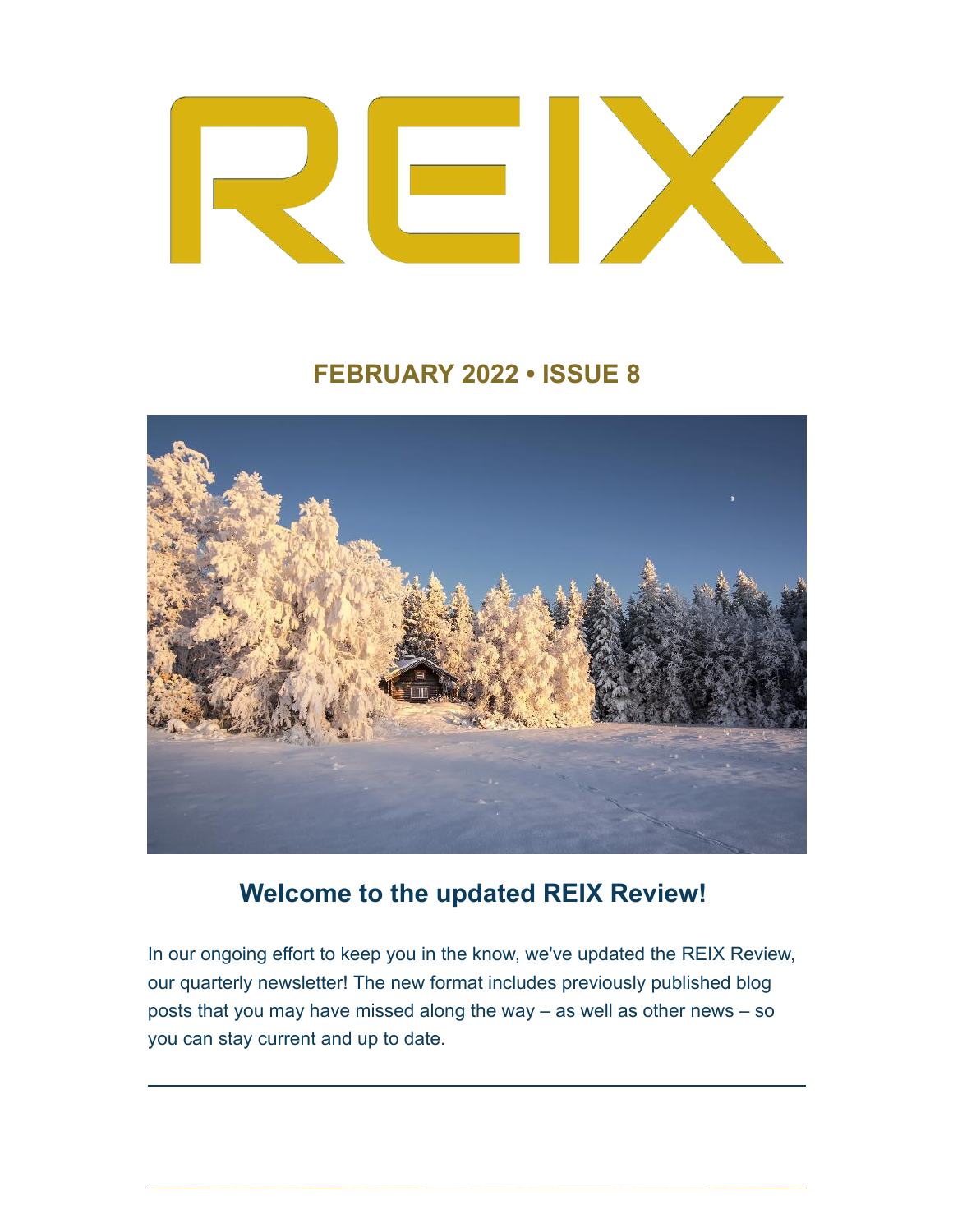

#### **The Role of the Real Estate Agent**

The relationships between licensed real estate agents and their clients are the very relationships that created this industry. Knowing what fiduciary obligations you owe your client is the bedrock of that relationship.

**Read More**



#### **Refresher on Dower Rights**

If you're listing a property for an owner who is married, but only one spouse is named on the property title, there are some important things you need to know.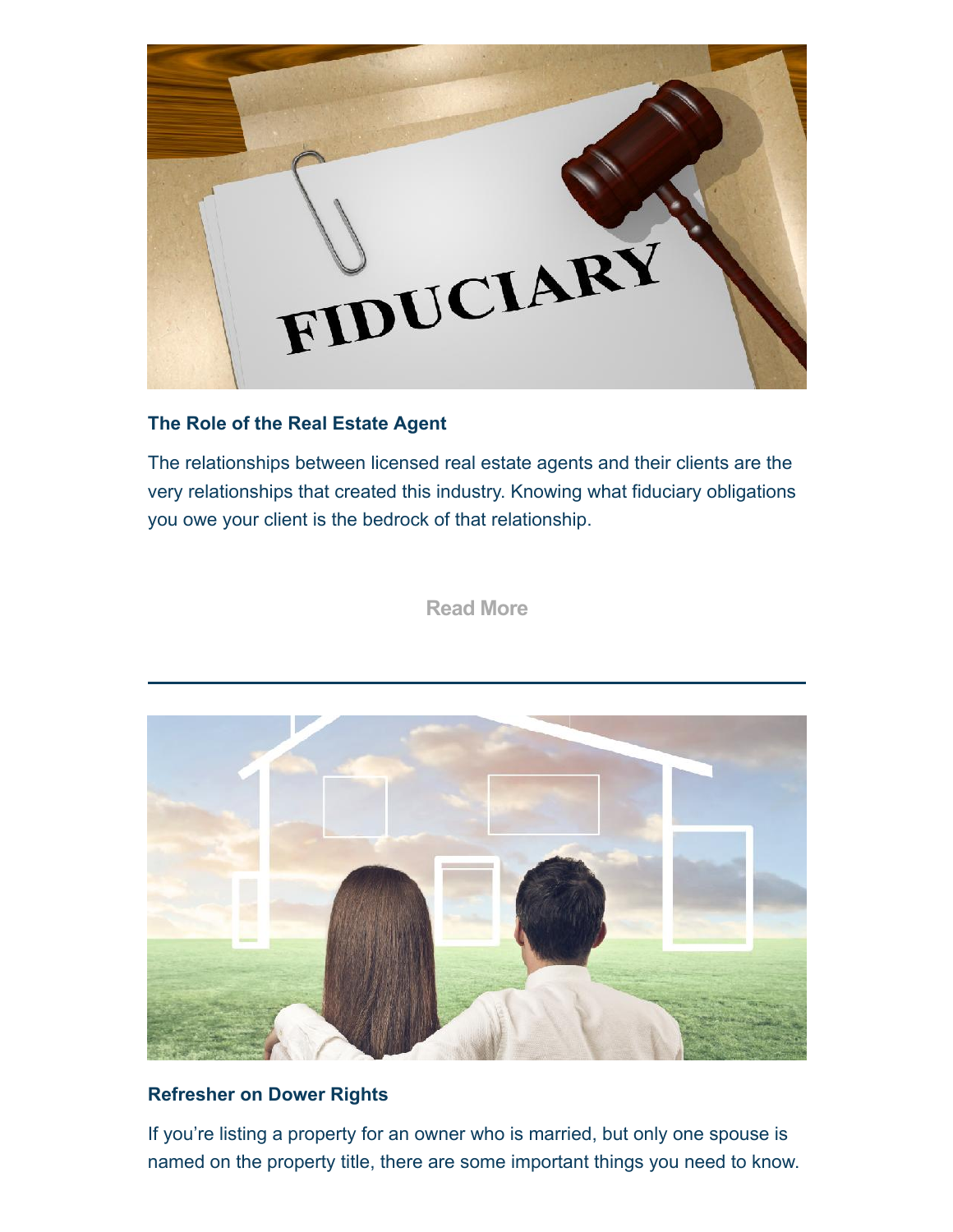Learn when and how dower rights apply.

### **Read More**



#### **Avoid Holdback Headaches**

A holdback is a portion of sale earnings withheld from the seller by either the seller's or buyer's lawyer until certain conditions in the purchase agreement have been fulfilled. You can avoid holdbacks by following some key tips.

**Read More**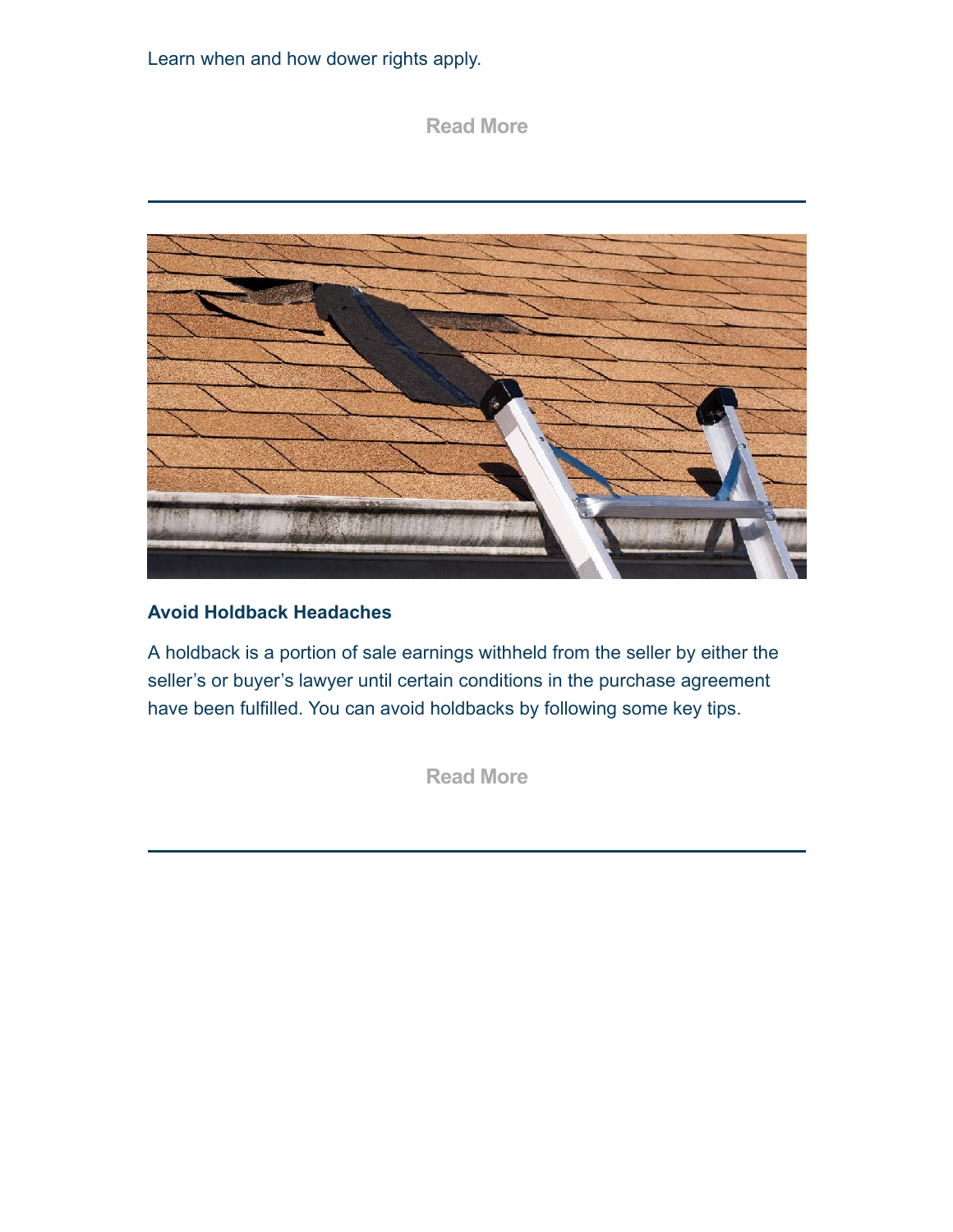

#### **Support for Brokers – Beating Risky Business Before It Begins**

Agents see their Brokers as one of their most reliable and dependable sources of information, so it's important for brokers to keep up to date on education and what's going on in the industry in terms of issues and potential pitfalls.

REIX continues to develop specific resources to help you keep your agents informed on regulations, requirements, changes and common industry issues. These resources are being offered through our multi-pronged Risk Management Support Program (RMSP), which aims to support *all* subscribers through risk management and loss prevention. We'll let you know as each new resource is developed and will make it available on our website under the Risk Management Support Program Broker tab.

Check out our first PowerPoint presentation: **Know Your Client**. As a Broker, you can download the presentation and use it to educate your agents. We've also included notes on each slide to help you when speaking to the point in the presentation. Please feel free to **contact us** if you have any questions.

**Read More**